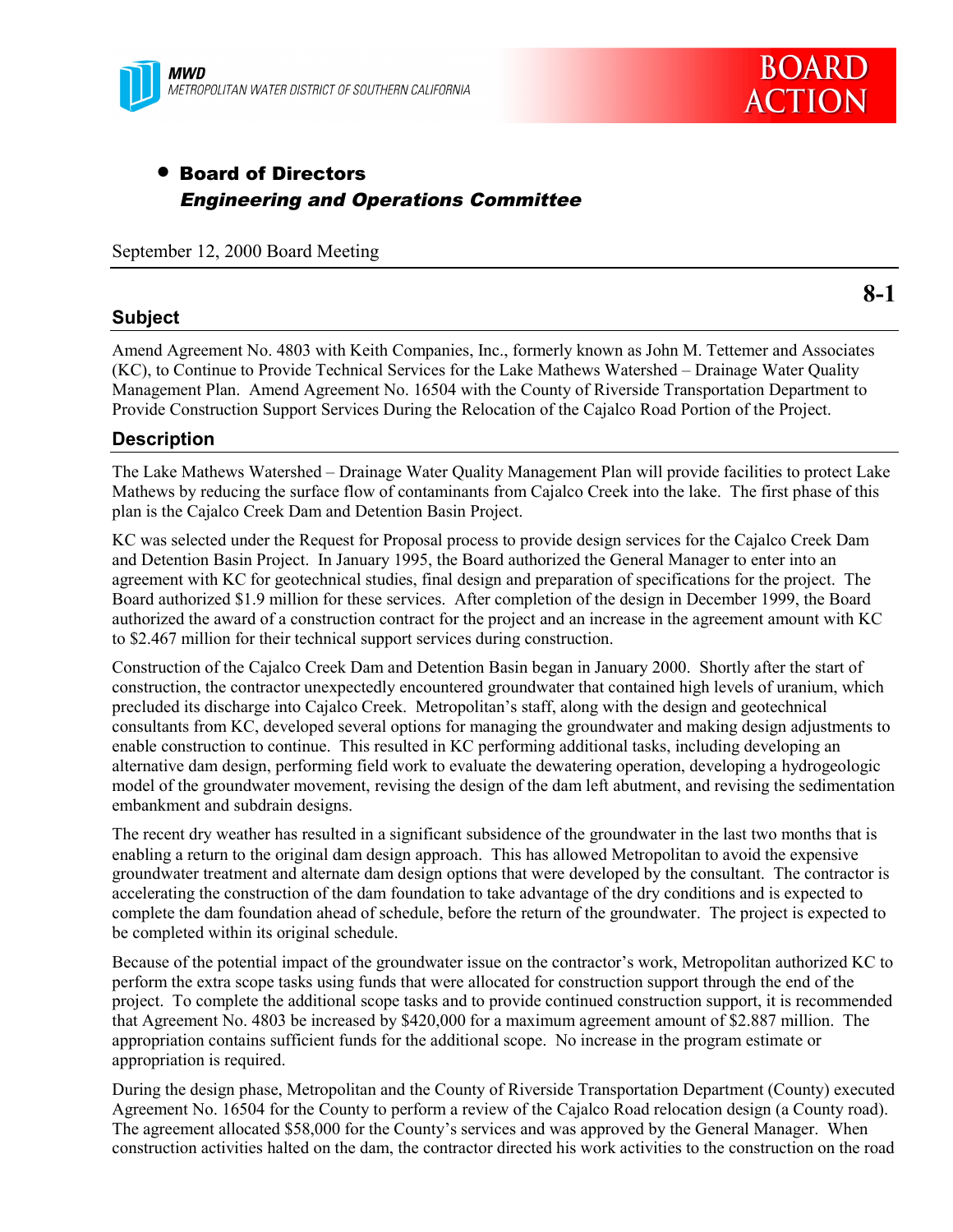relocation in March 2000 with the cooperation of the County. Recently, negotiations were completed on an amendment to the agreement for the County to provide inspection, testing and surveying services during construction of the road relocation. An additional \$568,500 is required for these construction services and post design activities, including title recordation, dedication, survey and vacation of the replaced road. This increase has been planned and the appropriation contains sufficient funds for this scope.

To provide for construction support services by the County, it is recommended that Agreement No. 16504 be increased by \$568,500 for a maximum agreement amount of \$626,500. No increase in the program estimate or appropriation is required.

(See **Attachment 1** for a detailed description, **Attachment 2** for the site map).

### **Policy**

Metropolitan Water District Administrative Code Section 8115: Contracts over \$250,000.

### **Board Options/Fiscal Impacts**

#### **Option #1**

Authorize the General Manager to amend Agreement No. 4803 with KC by \$420,000 for a maximum agreement amount of \$2.887 million to complete all construction support activities. Authorize the General Manager to amend Agreement No. 16504 with the County by \$568,500 for a maximum agreement amount of \$626,500 for all construction support activities.

**Fiscal Impact:** \$988,500 expenditure of appropriated funds.

### **Staff Recommendation**

Option #1

h. Wolfe *Roy L. Wolfe*

8/23/2000 *Date*

*Manager, Corporate Resources*

*General Manager Date*

8/28/2000

**Attachment 1 – (Detailed Description) Attachment 2 – (Site Map)** BLA # 160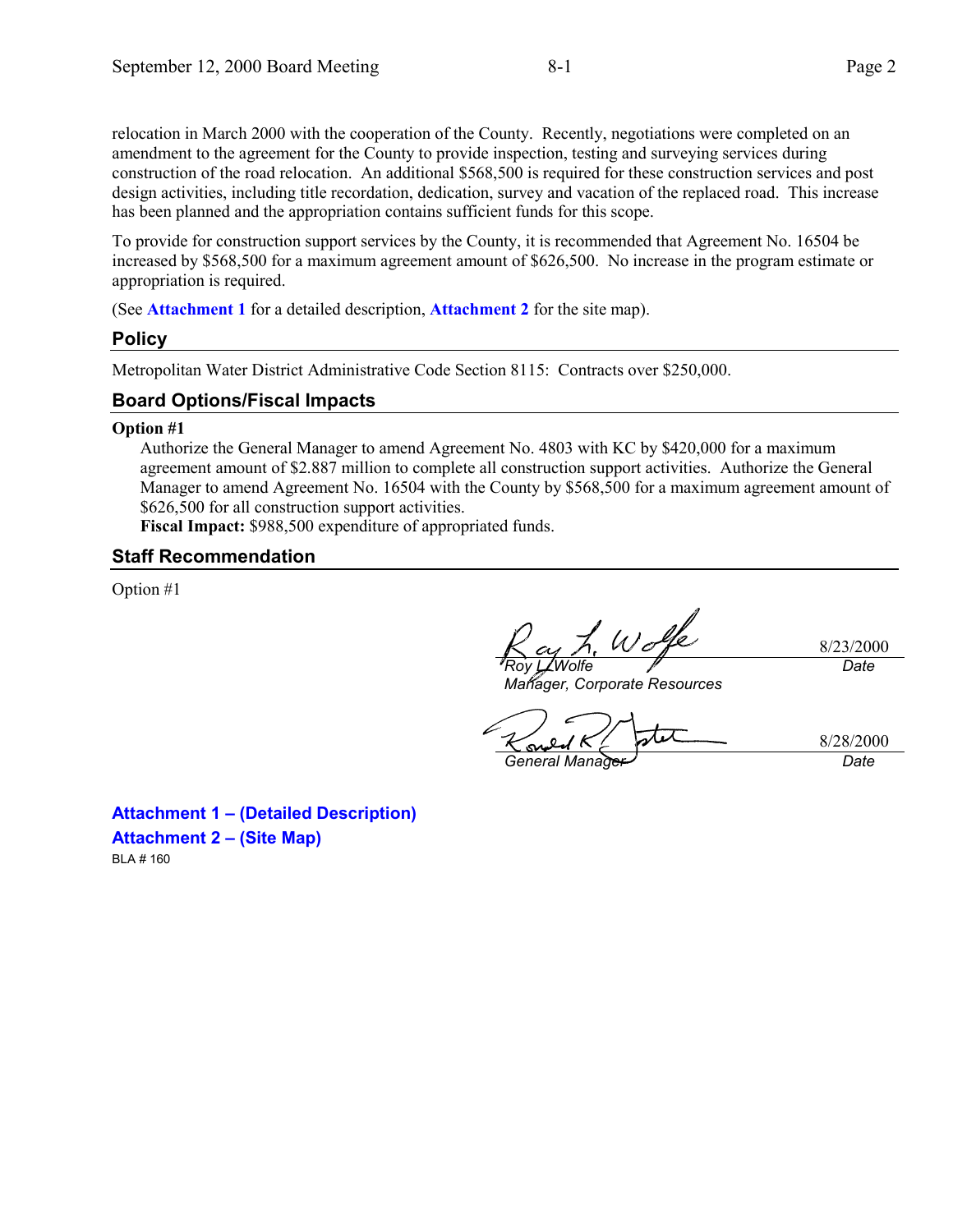## **Detailed Report**

### *Project and Program Description*

The Cajalco Creek Dam and Detention Basin Project will provide facilities to protect Lake Mathews by reducing the surface flow of contaminants into the lake. The project involves the construction of a 1500-ft long, 45-ft high dam across Cajalco Creek upstream of Lake Mathews. To construct the dam, approximately one mile of Cajalco Road, a County road, will be rerouted around the south end of the dam. In addition, four small sedimentation basins will be constructed on four tributaries south of Lake Mathews several miles west of the new dam. Design consultant Keith Companies, Inc., formerly known as John M. Tettemer and Associates (KC) was selected under the RFP process to provide design services for the project, under Agreement No. 4803.

This project is the major component of the Drainage Water Quality Management Plan (DWQMP) for the Lake Mathews watershed. The DWQMP is a joint program between the County of Riverside, Riverside County Flood Control and Water Conservation District (RCFC&WCD), and Metropolitan. The objectives of the DWQMP are to:

- $\Box$  Protect Lake Mathews against urban storm water entering the lake.
- ! Provide a barrier against potential spills of hazardous material in the 40-square-mile watershed.
- **Example 3** Assist the County in managing storm water runoff from the watershed and meeting proposed National Pollutant Discharge Elimination System (NPDES) permit requirements.

The roles and responsibilities of each agency are defined in a 1995 memorandum of understanding (MOU), authorized by the Board.

In addition to the construction of the current project facilities, five other water quality wetland/diversion projects are included in the DWQMP program. The construction of these facilities will be triggered by future development within the watershed.

### *Project and Program Cost Estimates*

In May of 1998, the Board authorized funds for the construction of the Cajalco Creek Dam and Detention Basin Project. The total funding appropriated for the project is \$37.4 million. This includes the cost of environmental documentation and mitigation, design, and construction. Partial financing for the project will be provided by a \$20 million low interest (approximately 2.8 percent) State Revolving Fund loan authorized by the State Water Resources Control Board and by Area Drainage Plan (ADP) fees collected by Riverside County from land developers.

The program estimate of \$45.9 million includes the cost of the current project and the future water quality wetland/diversion projects. The RCFC&WCD is responsible for the design and construction of the five remaining facilities, subject to available funding from either Metropolitan or other sources. Additional funding from Metropolitan would be subject to Board approval.

Costs for the Lake Mathews Watershed – Drainage Water Quality Management Plan were previously planned and budgeted. The current appropriation for the program remains unchanged at \$37.4 million, while the total program estimate remains at \$45.9 million.

### *Project Construction Description*

Construction of the Cajalco Creek Dam and Detention Basin Project began in January 2000. Shortly after the start of construction, the Contractor initiated groundwater removal that is required to construct the foundation of the dam. Samples of the groundwater indicated high levels of uranium, which precluded discharge of the water into Cajalco Creek. The Riverside County health officials and the Regional Water Quality Control Board, as well as Metropolitan, were unaware of the presence of the uranium in the area.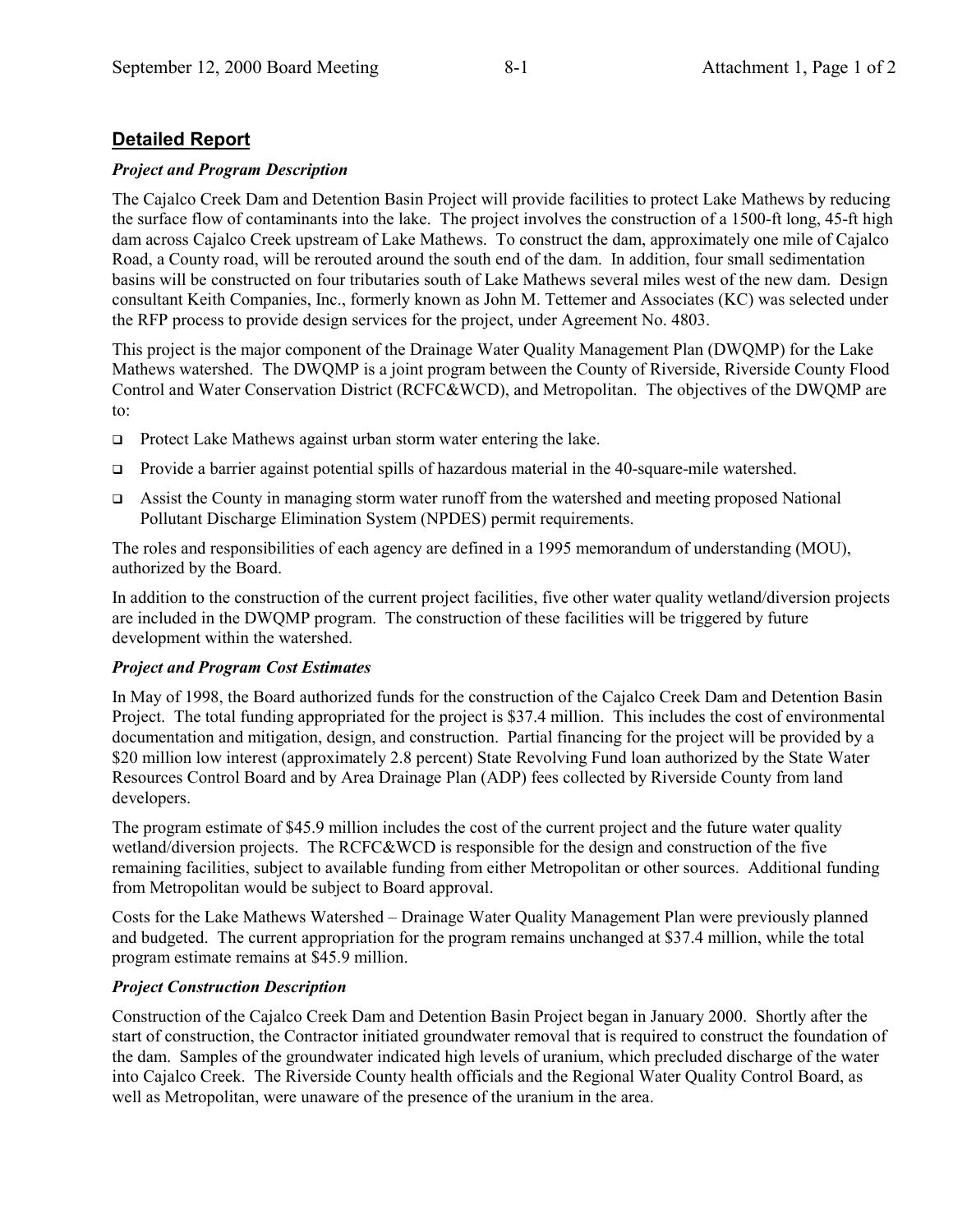Metropolitan's staff, along with the design and geotechnical consultants from KC, developed several options for managing the groundwater and making design adjustments to enable construction to continue. This resulted in KC performing additional tasks beyond their scope. KC developed an alternative dam design which was presented to the California Division of Safety of Dams, performed field work to evaluate the dewatering operation, developed a hydrogeologic model of the groundwater movement, developed a sheet pile cutoff barrier concept, and revised the design of the dam left abutment. Additional tasks to be performed to reduce the impact of groundwater on construction include a revision of the sedimentation basin embankment design and a revision of the subdrain design.

The construction contractor modified the work schedule and made other adjustments in the sequence of the work to mitigate the impact on construction, while a resolution of the groundwater problem was being developed.

### *Consultant Contract Amendment*

KC was selected under the RFP process to provide design services for the project. It was anticipated that, as the engineer of record, KC would provide engineering and geotechnical support during construction.

In January 1995, the Board authorized the General Manager to enter into an agreement with KC for geotechnical investigation, design and the preparation of specifications for the Cajalco Creek Dam and Detention Basin Project. The Board authorized \$1.9 million for these services. The General Manager has since approved a contract increase of \$167,000 for a maximum agreement amount of \$2.067 million, and in December 1999 the Board approved an increase in the maximum agreement amount to \$2.467 million for construction support.

Because of the critical nature of the additional tasks and KC's familiarity with the project, KC was requested to evaluate the groundwater options and to prepare the final design modifications. Performing the additional tasks to resolve the groundwater issues resulted in the use of funds that were allocated for construction support through the end of the project. To complete the additional scope tasks and to provide continued construction support, it is recommended that the Board approve an amendment to Agreement No. 4803 with KC to increase the contract amount by \$420,000 for a maximum agreement amount of \$2.887 million. The appropriation contains sufficient funds for the additional scope. No increase in the program estimate or appropriation is required.

There are limited subcontracting opportunities for the additional scope of work, The consultant's subcontracting goals for the additional scope of work are 2 percent for MBE firms and 2 percent for WBE firms.

### *County of Riverside Transportation Department Contract Amendment*

During the design phase, Metropolitan and the County of Riverside Transportation Department (County) executed Agreement No. 16504 for the County to perform a review of the Cajalco Road relocation design (a County road). The agreement allocated \$58,000 for the County's services and was approved by the General Manager. Recently, negotiations were completed on an amendment to the agreement for the County to provide inspection, testing and surveying services during construction of the Cajalco Road relocation. An additional \$568,500 is required for construction support services.

To provide for construction support services by the County, it is recommended that the Agreement No. 16504 be increased by \$568,500 for a maximum agreement amount of \$626,500. This increase has been planned and the appropriation contains sufficient funds for this scope. No increase in the program estimate or appropriation is required.